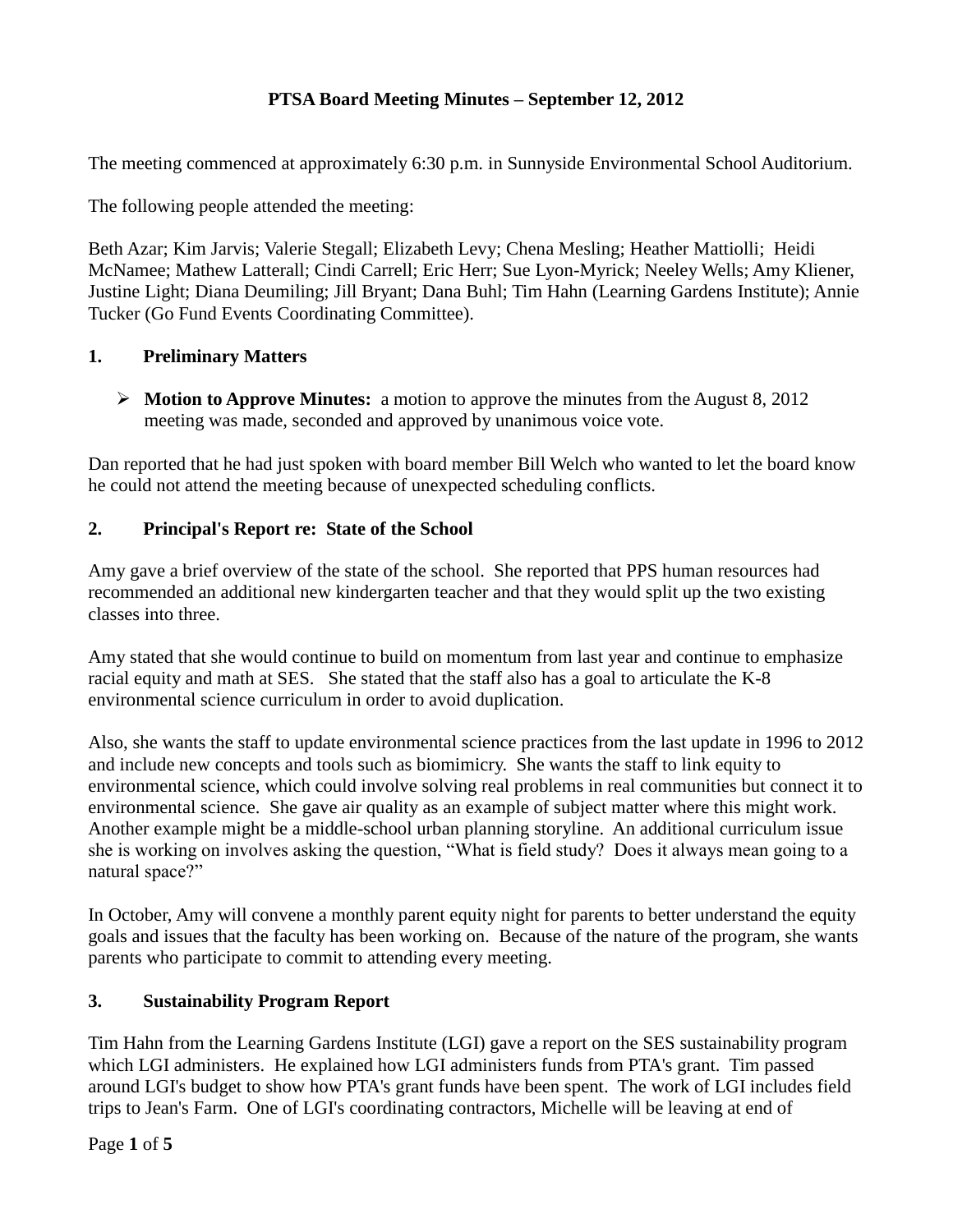November, and there was a discussion about dealing with this situation. LGI will probably reduce the number of middle school field trips to Jean's Farm from 6 to 4 (2 in fall and 2 in spring).

Tim also discussed some staffing changes. Vinnie Miller who has been a full time contractor at SES and will probably go down to half time. He will be assisted by Louie Lapinsky. Another contractor, Steph who has been the garden coordinator, is on maternity leave but will be working throughout year. She's already worked the summer and will work from September through January. Steph will work on a binder of the sustainability curriculum and will work on an "eat-drink-grow" online curriculum. Steph will make a handbook describing the sustainability program roles.

Amy mentioned that Steph will probably make up extra time lost during her maternity. The Board engaged in a brief a discussion on that topic. Vinnie and Louie may need to take over some of her tasks because of seasonal planting needs.

Cindi stated that PTA increased budget from \$31K to \$38k and asked what we are getting if LGI is cutting back on trips. She also wanted to make sure the LGI contractors meet definition of independent contractor. Amy responded that what we gained was an expansion of the program at SES instead of at Jean's farm. Amy further discussed the issues involved with allowing the contractors to manage their own projects.

Tim said that LGI will have its contractors post their hours and state what their activities are in the building. They will undertake logistical steps to create more leadership among middle schoolers and 5<sup>th</sup> graders to give them more responsibilities. Louie and Vinnie are both interested in that. Neeley asked whether new contractors would be hired at lower rates. Tim responded that the new contractors will be hired at the same amounts because it seemed fairer to do it that way. Amy noted that field trips to Jeans now cost \$1 more per student from \$5 to \$6.

# **4. Go Fund Events Coordinating Committee**

SES parent Annie Tucker appeared before the Board to give an update of the Go Fund Events Coordinating Committee. The committee consists of a group of middle school parents working on fundraising events specifically for the Go Fund. There have been discussions within the SES community calling for more leadership by  $8<sup>th</sup>$  grade parents and students on fundraising especially for the annual Catalina trip. The committee hopes to prepare a best practices manual to use in subsequent years. The committee has asked middle school core teacher to select one eighth grade student to be a point of contact with the committee and work with the committee to develop and plan about seven fundraising events. Some of the possible events are: plants sale; faire trade chocolates; craft faire; pizza nights; car wash; Applebee's.

The committee is meeting with  $8<sup>th</sup>$  graders next Monday. On the October  $9<sup>th</sup>$  is an  $8<sup>th</sup>$  grade parent meeting and the committee wants to get more parents involved help run Go Fund fundraising events. Amy noted that students and parents need to understand that not all events are purely Go fund. Also, some of the Go Fund fundraising is to "pay it forward". Annie wanted to get the message out that families are raising money for everyone not just for the  $8<sup>th</sup>$  grade, i.e., we are not pitching this as the Go Fund for  $8<sup>th</sup>$  Grade, but for all grades.

The Board engaged in a discussion about dedicated fundraising. Cindi likes that some fundraising goes exclusively to the Go Fund. Matthew stated he liked the idea of dedicated Go Fund fundraiser.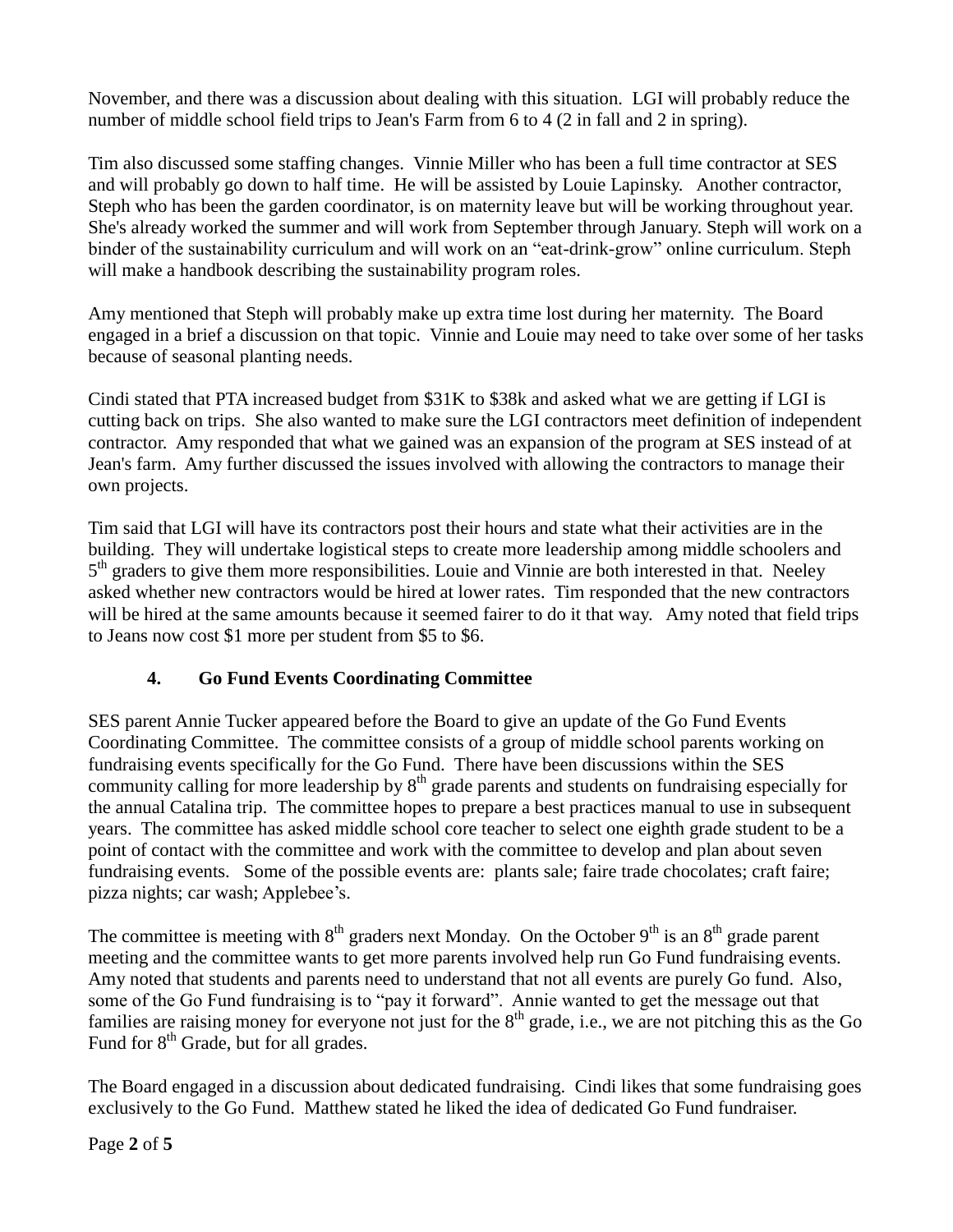Annie said that the committee also wanted  $8<sup>th</sup>$  graders to be in charge of running something at the school.

Neeley suggested that it may make sense to have two committee leaders from each grade. But Annie said the teachers decided they wanted one 8<sup>th</sup> grader from each class to work on this. Neeley would like to work on coming up with a figure for a fundraising goal. Annie clarified that the  $8<sup>th</sup>$  graders on her committee would be promoters of the events, not the organizers. Neeley suggested as a possible fundraiser perhaps having some sort of parents' night out with babysitting.

Beth initiated a discussion of craft fair as a possible fundraiser event. Her daughter Alia was planning to organize the craft faire as a service project with SES classes making things to sell. In discussions with Rebecca, they had tentatively scheduled it during beginning of parent conferences on Monday and Tuesday before Thanksgiving.

However, it is now unclear whether it is realistic to have a craft fair then. Amy noted that prior craft fairs were mostly run and patronized by people outside of SES. The concern is that it may be difficult to attract vendors and shoppers. The Board engaged in a discussion of whether the craft fair should be mostly an internal SES event with classes making things to sell or an external event, as in past years. Matthew and Amy both noted that the conference days might not be the best for kids to attend. In any event, Amy said if we wish to hold some sort of craft fair, she will approve it.

#### **5. Treasurer's Report**

Chena passed out financial reports and explained that the PTSA fiscal year runs from July 1 through the end of August. She passed out a balance sheet and profit/loss statement. She reported that checks are coming in from the back to school ask and we seem to be getting a good response so far.

Cindi passed out packets for board members containing a roster, standing rules, the budget, and budget to actual report. She reminded board members that they have a fiduciary duty to monitor the financial health of the organization. She noted that we ended the fiscal year with \$81k in cash. We raised \$15k more than last year and didn't spend all funds in the budget. Scrip made \$4,500. The Run/Walk made \$15k and the move-a-thon made \$1600. One of the larger, unusual expenditures was the \$24k grant to the SES foundation. PTA budgeted \$19k but paid only\$16k for the Go Fund. Word has gotten out that 100% of kids went on the Catalina trip and that fundraising does not buy down anyone's trip.

Dana asked whether the funds raised at the disaster dinner will be rolled into future emergency preparedness budget. Cindi confirmed this.

> **Motion to allow QuickBooks Upgrade:** Cindi and Chena explained that PTSA has a single user version of QuickBooks software that makes it difficult to share bookkeeping responsibilities. She asked the Board to authorize \$480 (\$40 / month) from the discretionary budget to upgrade to a new, multi-user version of QuickBooks. Heidi made the motion which was seconded and passed by a unanimous voice vote.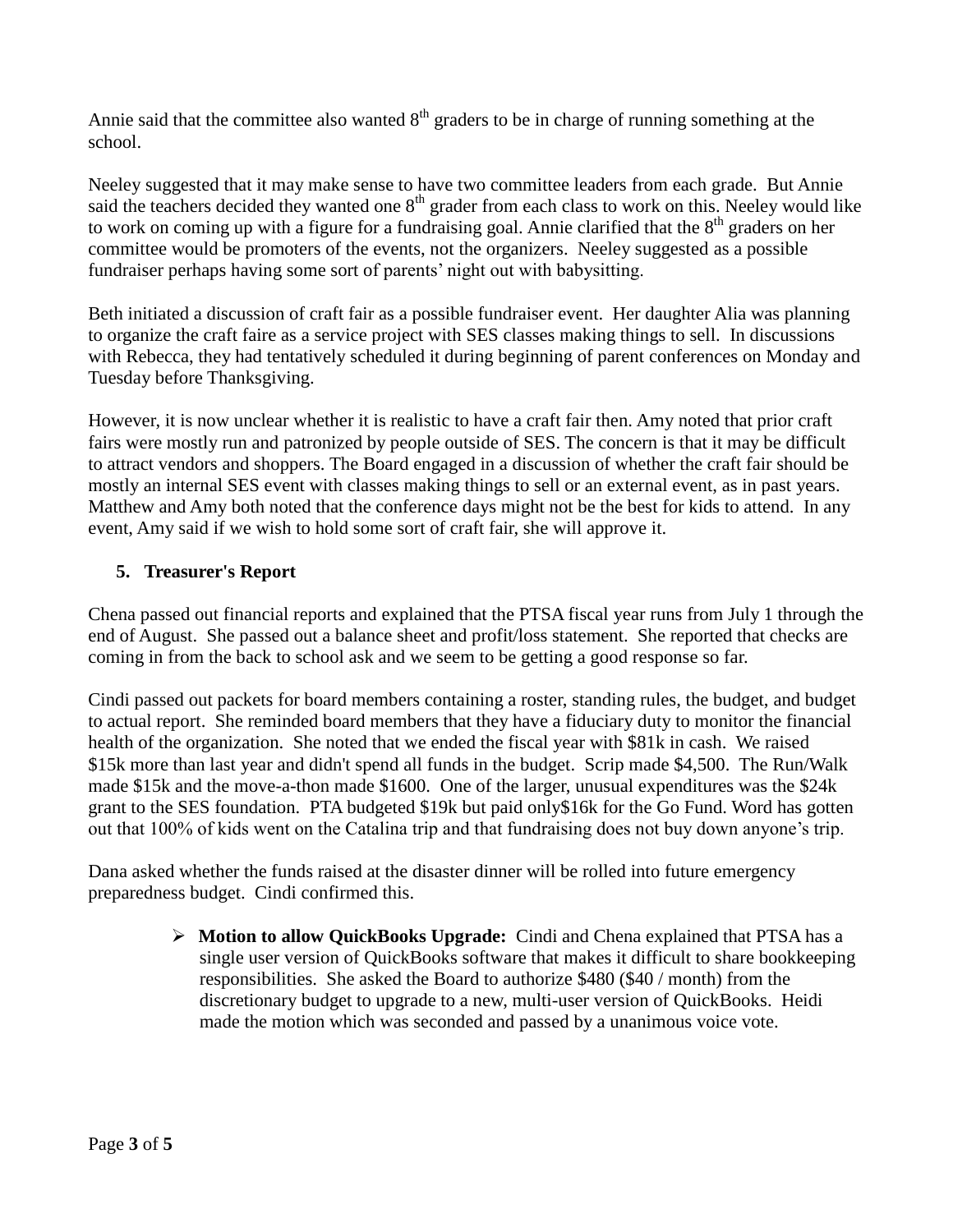# **6. Foundation Grant Request.**

Amy made a request for additional SES Foundation funding to help fund a portion of a half-time administrator in the middle school. She reported that Michelle Schafle has been employed in the past as a half-time coordinator for the middle school. This work permits the middle school teachers to spend more time teaching and less time handling the logistics of middle school trips and programs. SES currently lacks sufficient FTE funding to bring Michelle back to half time.

Amy noted that PTA previously approved a significant Foundation grant last year and that not all of the funds were used. She believes a PTSA grant of \$5k to \$6k to the Foundation in addition to the unused grant from last year would be sufficient to cover the middle school coordinator.

The Board engaged in a discussion of the issue. Cindi pointed out that the because the Foundation grant was part of last year's budget, the unused funds are not part of this year's budget, but were simply rolled over along with other unspent budgeted item. We currently have only \$5000 in discretionary funds budgeted. The Board would need to approve a change in the budget to fund this position. It would probably need to be a \$10,000 budget item. The Board engaged in a discussion about moving unneeded funds from other budget items to cover this. Ultimately, the funds could be found by lowering the speculative rollover of funds at the end of the year. Any budget change would then need to be approved by the membership at the next membership meeting.

> **Motion to Recommend for Change of Budget to Membership:** Chena moved to recommend an amendment to the 2012-13 budget at the September general meeting. The amendment will be to make a grant to the SES Foundation account for use in filling the funding gap for the middle school coordinator. The amendment would add a budget line to transfer to the Foundation up to \$10,000 and will reduce the PTSA's projected June 2013 carryover by the same amount. Eric seconded the motion. The motion passed on a voice vote with the following abstentions: Neeley, Cindi, Matthew, Sue and Heidi. There were no opposing votes.

# **7. General Meeting Planning**

The Board discussed the agenda for general meeting on September  $27<sup>th</sup>$ . Diane the PE teacher will make a presentation of her work with students. Elizabeth will discuss the role of PTA. Groups will have tables before the event with the meeting beginning at 6:30. There will be a breakdown of the budget and efforts to sell PTA memberships. Chena will give a financial report and Elizabeth will present the budget change. They requested a coordinator for food.

Someone will be available to speak about the PPS bond measure on behalf of PTA. The Board discussed the rules regarding bond measure promotion.

#### **8. Harvest Faire**

The Board engaged in a discussion of the volunteer and coordination needs for Harvest Faire and who has stepped forward to volunteer so far. The Board suggested several names of people to approach for help. Currently the Harvest Faire manual is missing. The Board hopes to have Latin music at Harvest Faire to connect with a grade 1-2 storyline on Columbia and Mexico. There was a discussion of food and related logistics and staffing.